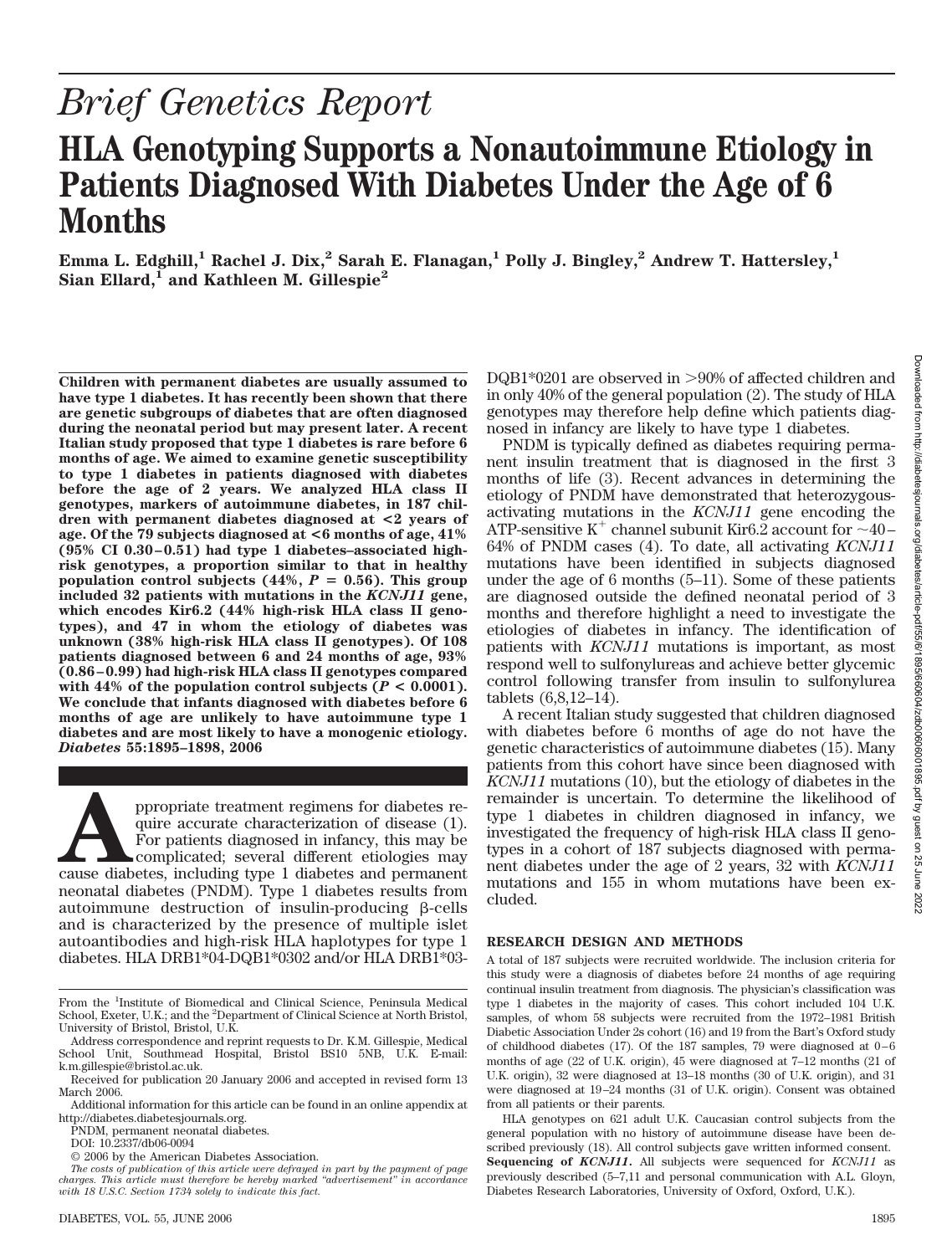#### TABLE 1

The frequency of HLA class II genotypes in 32 individuals with a defined mutation in *KCNJ11* and in 155 negative for mutations in KCNJ11 46 diagnosed before and 109 after the age of 6 months

|                               | $KCNJ11$ Mut +ve | KCNJ11 Mut -ve<br>$(0-6$ months) | $Kir6.2$ Mut $-ve$<br>$($ >6 months) | Healthy control<br>subjects |
|-------------------------------|------------------|----------------------------------|--------------------------------------|-----------------------------|
| $\boldsymbol{n}$              | 32               | 47                               | 108                                  | 621                         |
| Genotype                      |                  |                                  |                                      |                             |
| DR4-DQ8/DR3-DQ2               | 1(3%)            | 4(9%)                            | 54 (50%)                             | 17(3%)                      |
| DR4-DQ8/X                     | 6(19%)           | 7(15%)                           | 18 (16%)                             | 85 (14%)                    |
| $DR3-DQ2/X$                   | 7(22%)           | 7(15%)                           | 30 (28%)                             | 167 (26%)                   |
| X/X                           | 13 (40%)         | 21 (44%)                         | 2(2%)                                | 249 (40%)                   |
| DR2-DQ6/ DR2-DQ6 or DR2-DQ6/X | 5(16%)           | 8(17%)                           | 4(4%)                                | 103(17%)                    |

Control data are provided for 621 healthy Caucasians. The genotypes HLA DRB1\*04-DQB1\*0302/ HLA DRB1\*03-DQB1\*0201, HLA DRB1\*04-DQB1\*0302/X, and HLA DRB1\*03-DQB1\*0201/X are described as DR4-DQ8/DR3-DQ2, DR4-DQ8/X, and DR3-DQ2/X, respectively, where X is not DRB1\*02-DQB1\*0602 (DR2-DQ6). +ve, mutation present;  $-ve$ , mutation not detected by sequencing.

**HLA class II genotyping.** HLA-DRB1, -DQA1, and -DQB1 genotyping was performed using a Dynal reverse SSOP method (Dynal Biotech, Wirral, U.K.). Details of HLA class II genotypes in the 77 individuals from the Bart's Oxford study/British Diabetic Association Under 2s study and 621 U.K. control subjects were already available (7,18). In the absence of parental samples, haplotypes were identified on the basis of well-established patterns of linkage disequilibrium between HLA DRB1 and DQB1.

For the purposes of this study, the genotypes HLA DRB1\*04-DQB1\*0302/X or HLA DRB1\*03-DQB1\*0201/X (where X was not DRB1\*02-DQB1\*0602) were defined as high risk. This includes the highest risk genotype HLA DRB1\*04- DQB1\*0302/HLA DRB1\*03-DQB1\*0201. All other genotypes including those containing the protective DRB1\*02-DQB1\*0602 were defined as low risk.

**Statistical analysis.** To examine differences in the frequencies of HLA genotypes,  $\chi^2$  analysis was used. All data were stored according to existing data protection regulations.

#### **RESULTS**

As previously reported, 32 of the 187 (17%) patients had heterozygous mutations in the *KCNJ11* gene. All subjects with a *KCNJ11* mutation were diagnosed with diabetes before 6 months of age (median 1.15 months [range  $(0.23-6)$ .

The overall results obtained are shown in Table 1. Of 32 individuals with a Kir6.2 mutation, 1 (3%) had the highestrisk HLA DRB1\*04-DQB1\*0302/HLA DRB1\*03-DQB1\*0201 genotype, whereas 16% had protective genotypes. These data are remarkably similar to those of the healthy control population, with frequencies of 3 and 17%, respectively. Of 47 children diagnosed under the age of 6 months with no mutation in the *KCNJ11* gene, 4 (9%) carried the highestrisk genotype for type 1 diabetes and 17% were positive for protective genotypes, also very similar to the healthy control population. This is in marked contrast to 108 children diagnosed at  $>6$  months of age, where 50% had the highest-risk HLA genotype and only 4% had protective genotypes. These data, including mutation status, country of origin, HLA data, and age at diagnosis, are available in an online appendix (available at http://diabetes.diabetes journals.org.

Overall, individuals diagnosed under 6 months of age, irrespective of *KCNJ11* mutation status, had very similar frequencies of type 1 diabetes–associated genotypes (41% [95% CI 0.3– 0.51]) compared with the healthy control population (44%,  $P = 0.56$ ). In contrast, 93% (101 of 108)  $(95\% \text{ CI } 0.86 - 0.96)$  of children diagnosed with diabetes over the age of 6 months, who screened negative for a *KCNJ11* mutation, had at least one high-risk haplotype for type 1 diabetes with a similar distribution in the three 6-month intervals:  $6-12$  months  $(89\%)$ ,  $12-18$  months (94%), and 18–24 months (97%), all different from those  $<6$ months ( $P < 0.00001$  for all) (Fig. 1).

Since the role of HLA class II genotypes in susceptibility to type 1 diabetes is less well characterized in non-European populations, we analyzed European Caucasians with permanent diabetes separately and showed that the results were very similar to those observed in the international cohort. The European Caucasian subjects diagnosed with diabetes at  $6$  months of age ( $n = 50$ ) had the same frequency of high-risk HLA class II genotypes as normal population (44%,  $P = 0.99$ ), whereas those diagnosed at  $>6$  months ( $n = 92$ ) had a higher prevalence (93%) of high susceptibility HLA compared with those diagnosed at  $\leq 6$ months ( $P < 0.00001$ ).

# **DISCUSSION**

We have shown that HLA class II high-risk genotypes for susceptibility to type 1 diabetes are much more common in subjects diagnosed with diabetes over the age of 6 months than in those diagnosed before 6 months. The frequency of high-risk HLA class II genotypes in patients diagnosed before 6 months, regardless of *KCNJ11* mutation status, was similar to that found in control subjects. Individuals diagnosed before 6 months of age are therefore unlikely to have type 1 diabetes, and even those who do not have mutations in the *KCNJ11* gene are likely to have other forms of monogenic diabetes.

Our data support a previous elegant study (15) of HLA class II genotypes in 111 Italian subjects diagnosed under 12 months of age, which suggested that individuals diagnosed with diabetes under the age of 6 months frequently have protective HLA genotypes for type 1 diabetes. They also showed that patients diagnosed before 6 months of age were less likely to have  $\beta$ -cell autoantibodies ( $n = 46$ ) and more likely to have low birth weight (small for gestational age) than patients diagnosed after 6 months. Low birth weight is an indicator of reduced insulin secretion in utero and is consistent with a genetic cause of reduced insulin secretion in utero. This has been described with known monogenic causes of neonatal diabetes (19) such as heterozygous-activating *KCNJ11* mutations (6) and homozygous glucokinase mutations (20). In contrast, there is evidence that HLA genotypes associated with type 1 diabetes are associated with high birth weight (21).

Although this is the largest study of HLA genotypes in patients aged between 0 and 2 years, it is difficult to be certain of an absolute cutoff at 6 months. The fact that the prevalence of high-risk HLA is slightly lower in those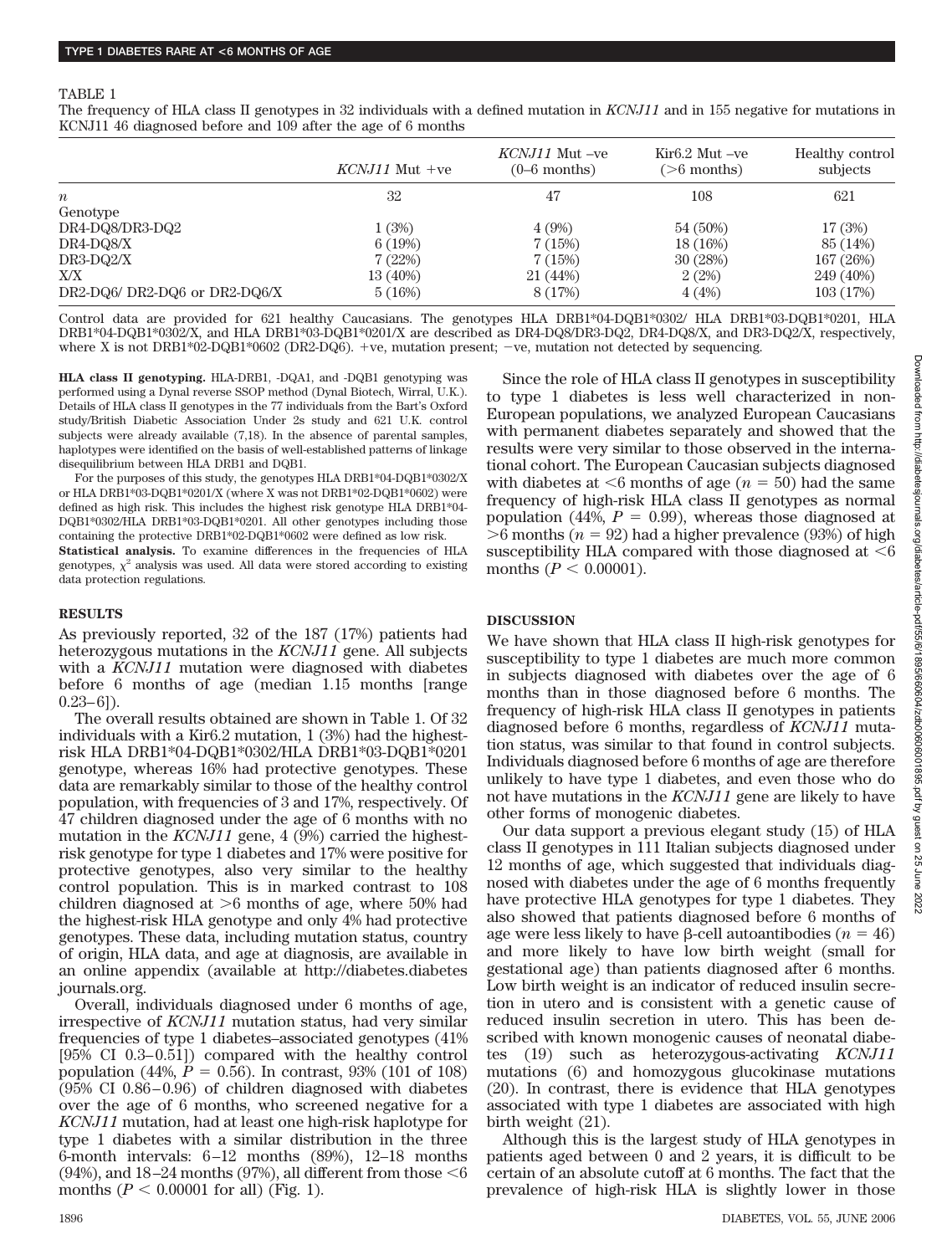

**FIG. 1. The prevalence of high-risk HLA class II genotypes (DR4-DQ8/DR3-DQ2, DR4-DQ8/X, and DR3-DQ2/X, where X is not DR2-DQ6) in all subjects from the international cohort (***n* **187) diagnosed with diabetes under 24 months of age and in the normal control population. The group diagnosed under 6 months was compared with the three age-groups over 6 months. \*\*\*\****P* **< 0.00001.**

diagnosed between 6 and 12 months of age compared with those between 12 and 24 months of age indicates that there may be a few patients with nonautoimmune diabetes in the 6- to 12-month age range.

Our data emphasize that, as expected, there is not a role for HLA class II genotyping in the classification of type 1 diabetes on an individual basis. While the absence of a high-risk HLA genotype makes type 1 diabetes unlikely, the presence of high-risk HLA does not exclude nonautoimmune diabetes. Approximately 40% of patients with *KCNJ11* mutations have high-risk HLA genotypes, similar to their prevalence in the general population.

The risk associated with type 1 diabetes HLA haplotypes differs between continents (22). In this study, we assumed that HLA-DRB1\*04-DQB1\*0302 and HLA-DRB1\*03- DQB1\*0201 are high risk in all populations. We addressed this potential source of error by analyzing subjects of European Caucasian origin separately and obtained results similar to those of the international cohort.

We have shown that the frequency of HLA class II high-risk genotypes is significantly different in subjects with insulin-treated permanent diabetes diagnosed over and under 6 months of age. Those diagnosed under 6 months of age have a distribution of high-risk genotypes similar to that of the normal population. Our study confirms that children diagnosed with diabetes under 6 months of age are unlikely to have type 1 diabetes and should be screened for *KCNJ11* gene mutations.

# **ACKNOWLEDGMENTS**

This study was funded by Diabetes UK and the Wellcome Trust at the University of Bristol and at Peninsula Medical School. A.T.H. is a Wellcome Trust Research Fellow.

We thank Prof. Steve Gough for providing HLA data on healthy control subjects.

# **REFERENCES**

- 1. Pearson ER, Starkey BJ, Powell RJ, Gribble FM, Clark PM, Hattersley AT: Genetic aetiology of hyperglycaemia determines response to treatment in diabetes. *Lancet* 362:1275–1281, 2003
- 2. Devendra D, Eisenbarth GS: 17. Immunologic endocrine disorders. *J Allergy Clin Immunol* 111 (Suppl. 2):S624 –S636, 2003
- 3. Shield JP: Neonatal diabetes: new insights into aetiology and implications. *Horm Res* 53 (Suppl. 1):7–11, 2000
- 4. Hattersley AT, Ashcroft FM: Activating mutations in Kir6.2 and neonatal diabetes: new clinical syndromes, new scientific insights, and new therapy. *Diabetes* 54:2503–2513, 2005
- 5. Gloyn AL, Cummings EA, Edghill EL, Harries LW, Scott R, Costa T, Temple IK, Hattersley AT, Ellard S: Permanent neonatal diabetes due to paternal germline mosaicism for an activating mutation of the KCNJ11 gene encoding the Kir6.2 subunit of the beta-cell potassium adenosine triphosphate channel. *J Clin Endocrinol Metab* 89:3932–3935, 2004
- 6. Gloyn AL, Pearson ER, Antcliff JF, Proks P, Bruining GJ, Slingerland AS, Howard N, Srinivasan S, Silva JM, Molnes J, Edghill EL, Frayling TM, Temple IK, Mackay D, Shield JP, Sumnik Z, van Rhijn A, Wales JK, Clark P, Gorman S, Aisenberg J, Ellard S, Njolstad PR, Ashcroft FM, Hattersley AT: Activating mutations in the gene encoding the ATP-sensitive potassium-channel subunit Kir6.2 and permanent neonatal diabetes. *N Engl J Med* 350:1838 –1849, 2004
- 7. Edghill EL, Gloyn AL, Gillespie KM, Lambert AP, Raymond NT, Swift PG, Ellard S, Gale EA, Hattersley AT: Activating mutations in the KCNJ11 gene